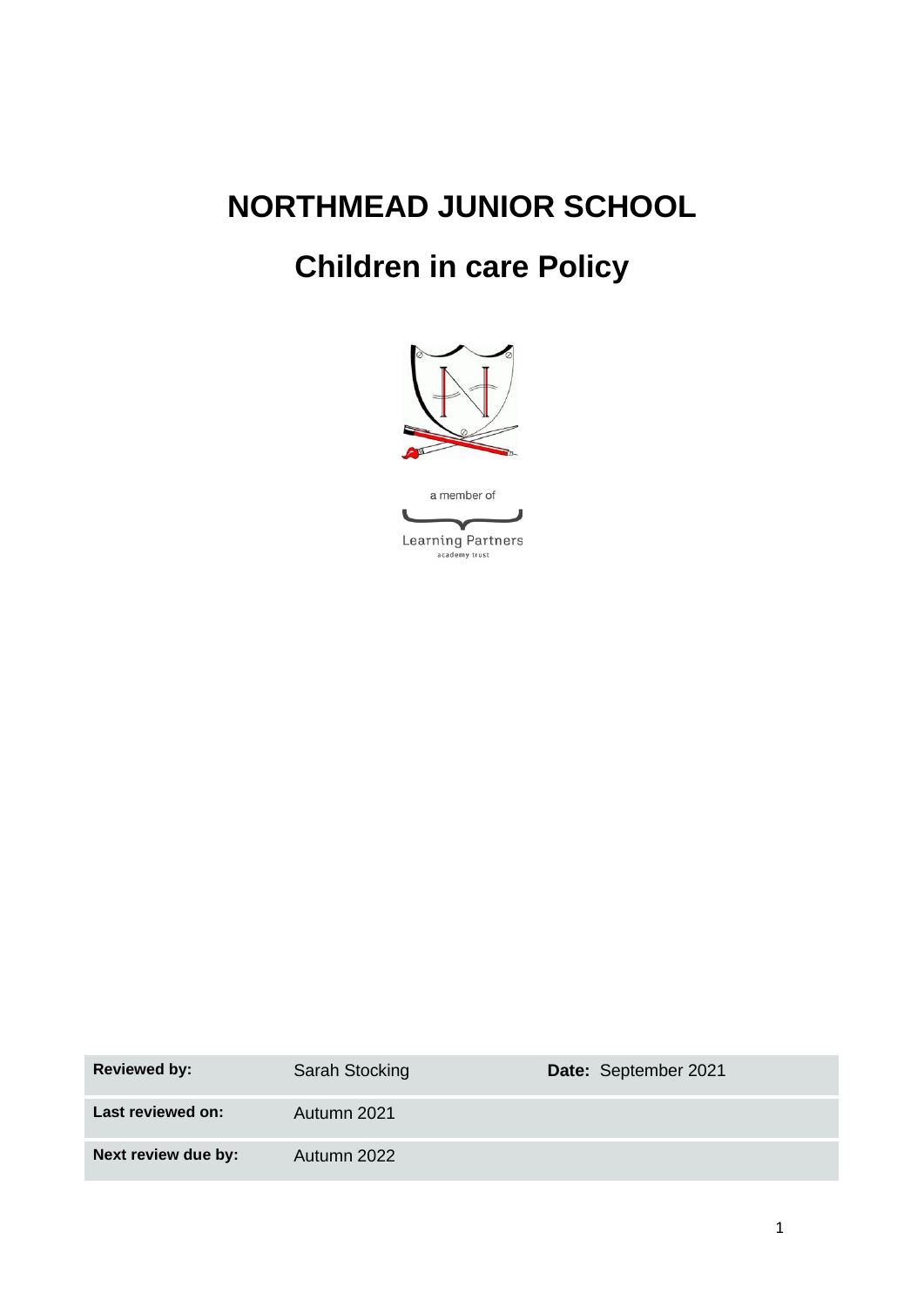#### **CONTENTS**

| 1)          |  |
|-------------|--|
| 2)          |  |
| 3)          |  |
| 4)          |  |
| a.          |  |
| b.          |  |
| c.          |  |
| $d_{\cdot}$ |  |
| 5)          |  |
| 6)          |  |
| 7)          |  |
| 8)          |  |
| 9)          |  |
|             |  |

# **Designated Teacher for Children in care (CiC): Sarah Stocking**

#### **Governor with responsibility for Children in care: Konstanze Hild**

# <span id="page-1-0"></span>**1) CONTEXT**

The terms 'Looked After Children' and 'Children in Care' (CiC) are often used to define the same group of young people. When a child or young person is taken into Care by a local authority under a Court Order, the key feature is a change in parental responsibility, which is then undertaken by the local authority – who become their 'Corporate Parent'. Young people can also be in Care under a voluntary arrangement with parents (a status known as Accommodated) where parental responsibility remains with birth parents, but this arrangement is monitored and supported by social services. Most children in care will be living in foster homes but some may be in a children's home, living with a relative or even be placed back at home with their birth parent(s). Foster carers will very rarely hold parental responsibility – this is assumed by the social worker. Children placed for adoption remain looked after by the local authority until the Final Order

A Personal Education Plan is required for every Child in Care and forms part of their overall Care Plan. The Care Plan should be in place within six weeks of entering care and thereafter reviewed termly.

The Children Act (2004) places a duty to safeguard children in care, to promote their educational achievement and to ensure they are able to 'achieve to and reach their full potential'. The collective responsibility of local authorities and schools to achieve this are set out under six principles;

- Prioritising education:
- Having high expectations and aspiration;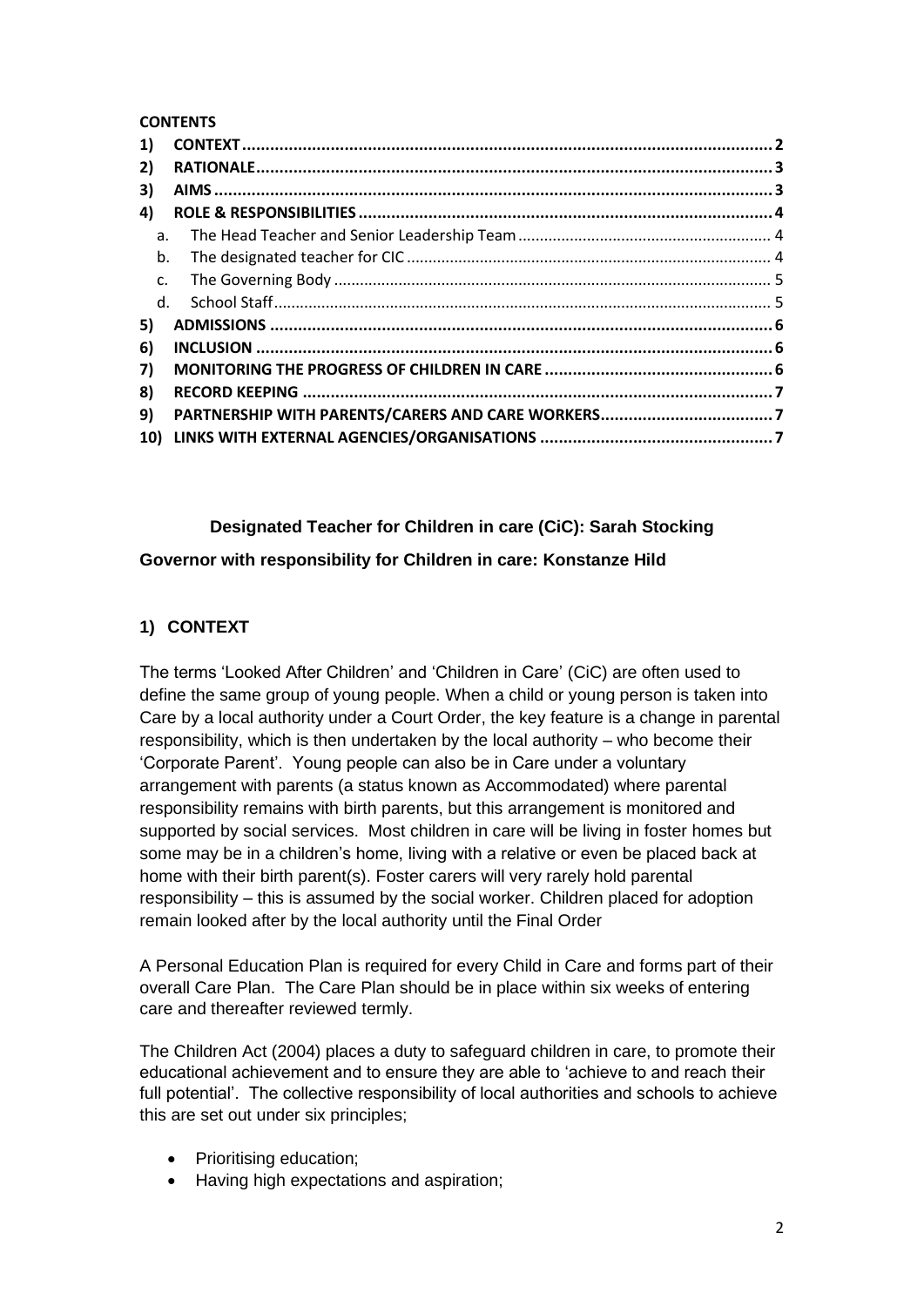- Inclusion changing and challenging attitudes;
- Achieving continuity and stability;
- Early intervention and priority action;
- Listening to children.

The role of a Virtual Head teacher for Children in Care is now statutory for every local authority; their job is to scrutinise, challenge and support schools with their teaching and learning for all children in care and assist each other in this task where children cross physical borders to live and attend education provision.

# <span id="page-2-0"></span>**2) RATIONALE**

Children in care may have some of the following issues:

Poor educational standards due to time out of school or movement between different schools;

- Delayed social / emotional / cognitive development;
- Be prone to mental health issues;
- Have low self-esteem;
- Be isolated and struggle with forming friendships:
- Have behavioural issues due to past trauma;
- Be bullied or bully others;
- Have poor attachment.

This makes them extremely vulnerable in terms of education and future life chances.

We believe that schools are key in helping to raise the educational standards and improve the life chances of children in care. Schools can also provide a source of continuity for children who have been subject to abuse, emotional distress and disruption. School can be a place where children can feel safe and build friendships.

#### <span id="page-2-1"></span>**3) AIMS**

The aims of the school are to:

- ensure that school policies and procedures are followed for CiC as for all children;
- ensure that all CiC have access to a broad and balanced curriculum;
- provide a differentiated curriculum appropriate to the individual's needs and ability;
- ensure that CiC take as full a part as possible in all school activities;
- ensure that carers, parents and social workers of CiC pupils are kept fully informed of their child's progress and attainment;
- ensure that CiC are involved, where practicable, in decisions affecting their future provision;
- Ensure there is sensitivity to the background of CiC, especially around work on family;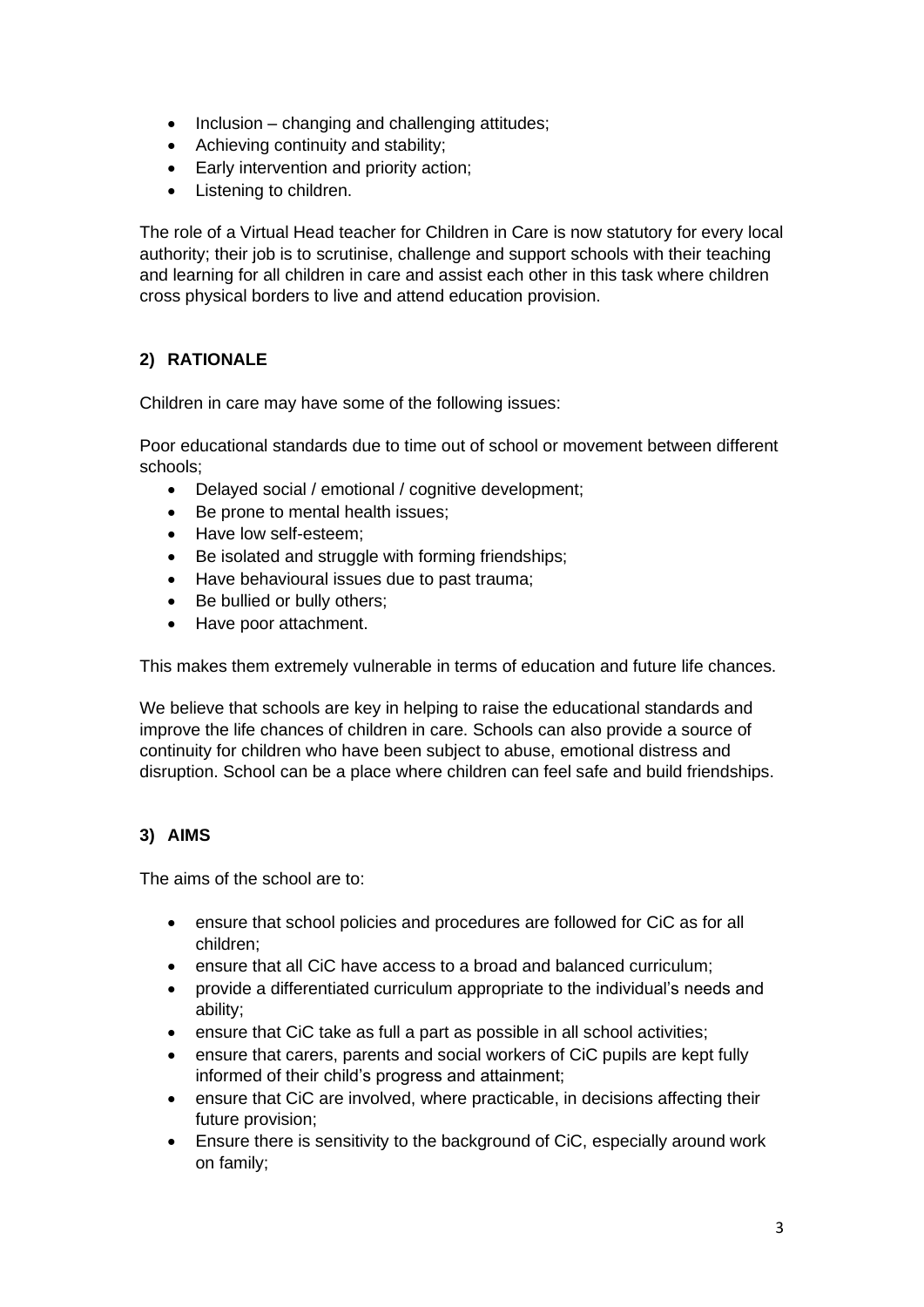- Ensure there are high expectations for all CiC to achieve their fullest possible academic potential;
- Provide a climate of acceptance and challenge negative stereotypes.

# <span id="page-3-0"></span>**4) ROLE & RESPONSIBILITIES**

# <span id="page-3-1"></span>**a. The Head Teacher and Senior Leadership Team**

- To promote a culture in which children in care believe they can succeed and aspire to further and higher education, without being labelled or singled out.
- To appoint a Designated Teacher for CiC *(Designated Teachers must have Qualified Teacher Status and ideally be a member of the SLT in school, or have direct access to the team).*
- To empower the Designated Teacher to fulfil their role and responsibilities
- *(This will include the provision of time to undertake the role; supporting training needs and providing opportunities for the cascade of training to all staff and governors in the school).*
- To ensure all staff, both teaching and non-teaching, have an understanding of the difficulties and educational disadvantage faced by children in care and understand the need for positive systems of support to overcome them
- *(a young person's ability to engage in learning can be undermined by feelings of loss, rejection, confusion, insecurity and low self-esteem – being or becoming 'in Care' has a major impact on children's lives).*
- To recognise the particular circumstances of CiC and provide for these in all other School Policies and the school's Development Plan.
- To ensure the day-to-day management of information provides sufficient access to promote an understanding of, and provide safeguards for individual children.
- To be committed to working with local authority Virtual Head teachers to promote the achievement of children in care.

# <span id="page-3-2"></span>**b. The designated teacher for CIC**

- To have high expectations of looked after children's involvement in learning and educational progress.
- To monitor the educational progress of all Children in Care in order to ensure they are reaching their potential and feel a part of the school community.
- To intervene if there is evidence of individual underachievement, absence from school or internal truancy, taking action to communicate any difficulties as soon as possible.
- To act as an advocate for Children in Care.
- To inform members of staff of the general educational needs of children in care.
- To promote the involvement of these children in out of school hours learning.
- To be the named contact for and develop and monitor systems for liaising with carers, local authority children's services and the Virtual School of the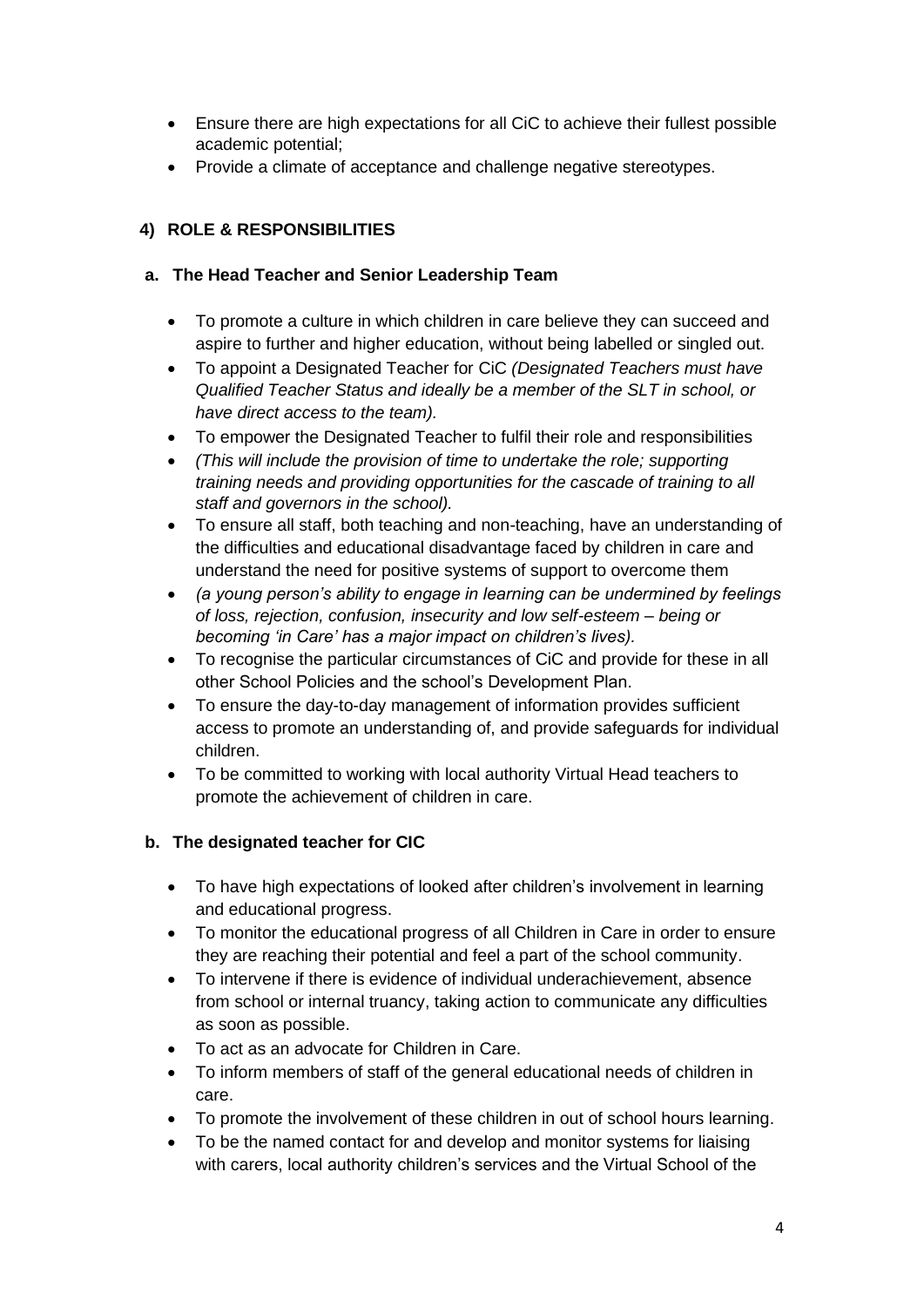caring authority, to ensure the speedy transfer of information between key partners.

- To ensure every child in care has a current Personal Education Plan (PEP) that includes appropriate educational targets and encourages the 'voice of the child' to be heard.
- To attend, arrange for someone else to attend, or to contribute in other ways to care planning meetings.
- To provide a programme of transition support, as appropriate.
- To present regular Reports to School Governors, including an Annual Report
- To access statutory training events organised by Surrey Virtual School (as a minimum requirement).
- To cascade training to school staff and governors as appropriate.

# <span id="page-4-0"></span>**c. The Governing Body**

- To ensure the appointment of a Designated Teacher in accordance with the Regulations *(Designated Teachers must have Qualified Teacher Status and ideally be a member of the SLT in school, or have direct access to the team).*
- To ensure the designated teacher is given the appropriate level of support in order to fulfil their role.
- To monitor the school's policies and ensure they are effective in reflecting the needs of children in care
- To ensure all governors are fully aware of legal requirements and guidance on the education of children in care
- To monitor the effectiveness of the role, governing bodies should, as a minimum, receive an annual report from the Designated Teacher.
- To examine whether the school is making the fullest possible use of all available resources, such as additional funding, in order to provide the maximum opportunity for CiC to achieve at least two levels of progress within a key stage.
- To scrutinise the school's admission procedures to ensure students are admitted into the school as quickly as possible recognising the importance of re-establishing school stability for children in care
- To champion the needs of those in care and support the work of the Designated Teacher on a more regular basis.

#### <span id="page-4-1"></span>**d. School Staff**

- To follow school procedures.
- To keep the Designated Teacher informed about a CiC's progress.
- To have high expectations of the educational and personal achievements of CiC.
- To positively promote the raising of a CiC's self-esteem.
- To ensure any CiC is supported sensitively and that confidentiality is maintained.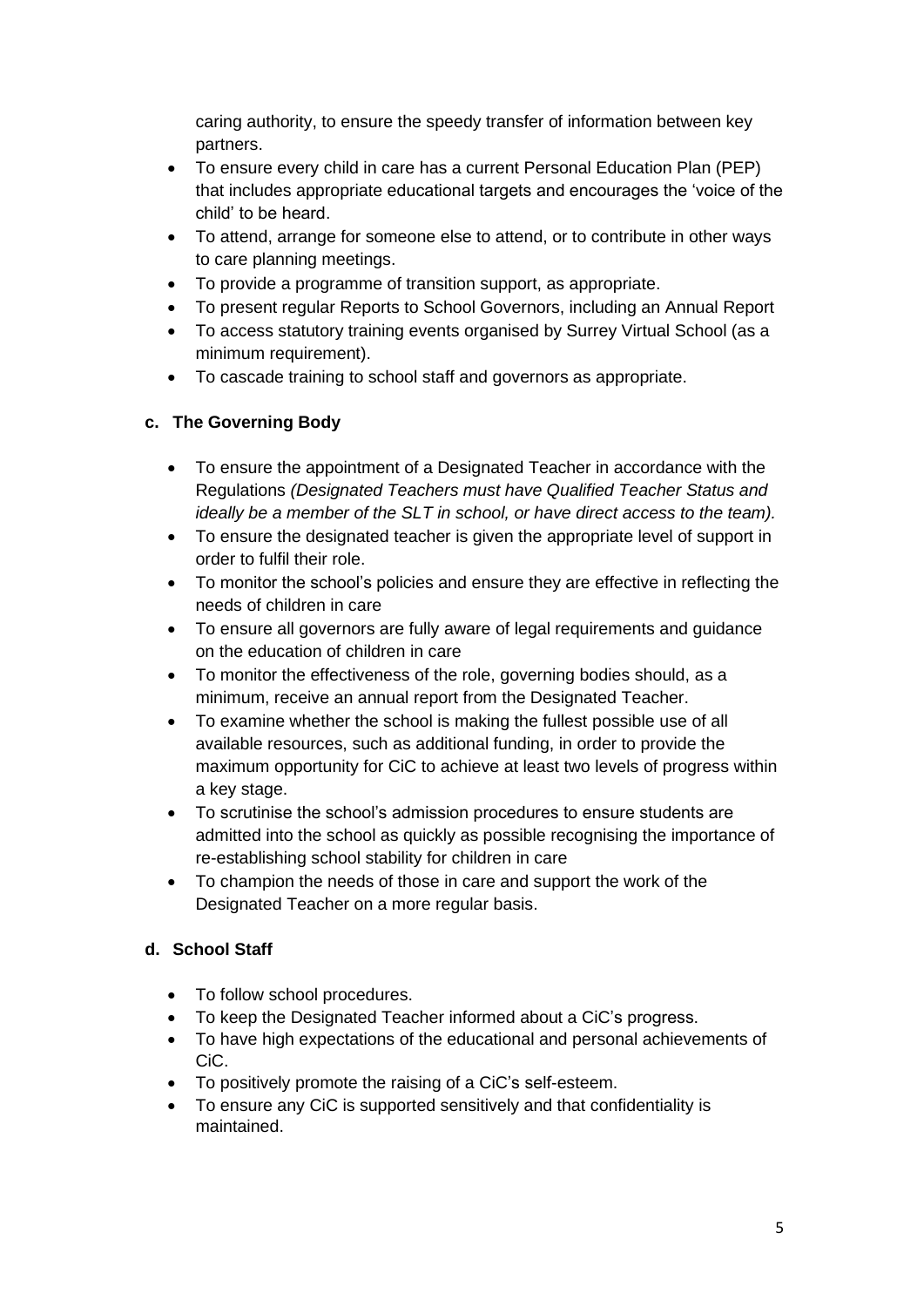- To be familiar with the school's policy and guidance on CiC and respond appropriately to requests for information to support PEPs and review meetings.
- To liaise with the Designated Teachers where a CiC is experiencing difficulties.
- To give only official exclusions and only use exclusions in line with the school's exclusion policy, and relevant national guidance, being mindful to the a
- To contribute to regular liaison with social care colleagues and other appropriate professionals and keep carers fully informed at all times.
- To keep appropriate records, confidentially as necessary, and make these available to other professionals/ parents/carers/pupil as appropriate.
- To make extra copies of reports available when required.

# <span id="page-5-0"></span>**5) ADMISSIONS**

Children in care are a priority for admission, following the LEA's admission criteria. On admission, the child will meet the Designated Teacher for CiC and discuss any relevant issues, academic or pastoral, to ensure the child is made to feel welcome and comfortable in our school. Records will be requested as a priority from the previous school and a meeting will be held with the Carer and social worker and other relevant professionals as appropriate.

#### <span id="page-5-1"></span>**6) INCLUSION**

This policy recognises that all pupils are entitled to a balanced, broadly based curriculum. Our Children in care policy reinforces the need for teaching that is fully inclusive. The Governing Body will ensure the school makes appropriate provision for all CiC pupils. The Designated Teacher ensures that this information is shared with staff at 'Surrey's Virtual School.'

#### <span id="page-5-2"></span>**7) MONITORING THE PROGRESS OF CHILDREN IN CARE**

The social worker for the CiC should initiate a Personal Education Plan – PEP within 20 days of joining the school, or of entering care, and ensure that the child is actively involved. It is vital that the school assesses each CIC's attainment on entry to ensure continuity of learning. PEPs are completed electronically each term and uploaded onto the Virtual School's portal.

- The PEP will consider:
- The child's strengths and areas for development;
- Interests, both in and out of school;
- Targets for the child, both educational and pastoral:
- Future plans and how these can be supported;
- Issues for the child.

The school will monitor and track the achievement and attainment of all pupils at regular intervals. A child in care will require their PEP to be reviewed, according to their needs, as initiated by the reviewing office or social worker, and the young